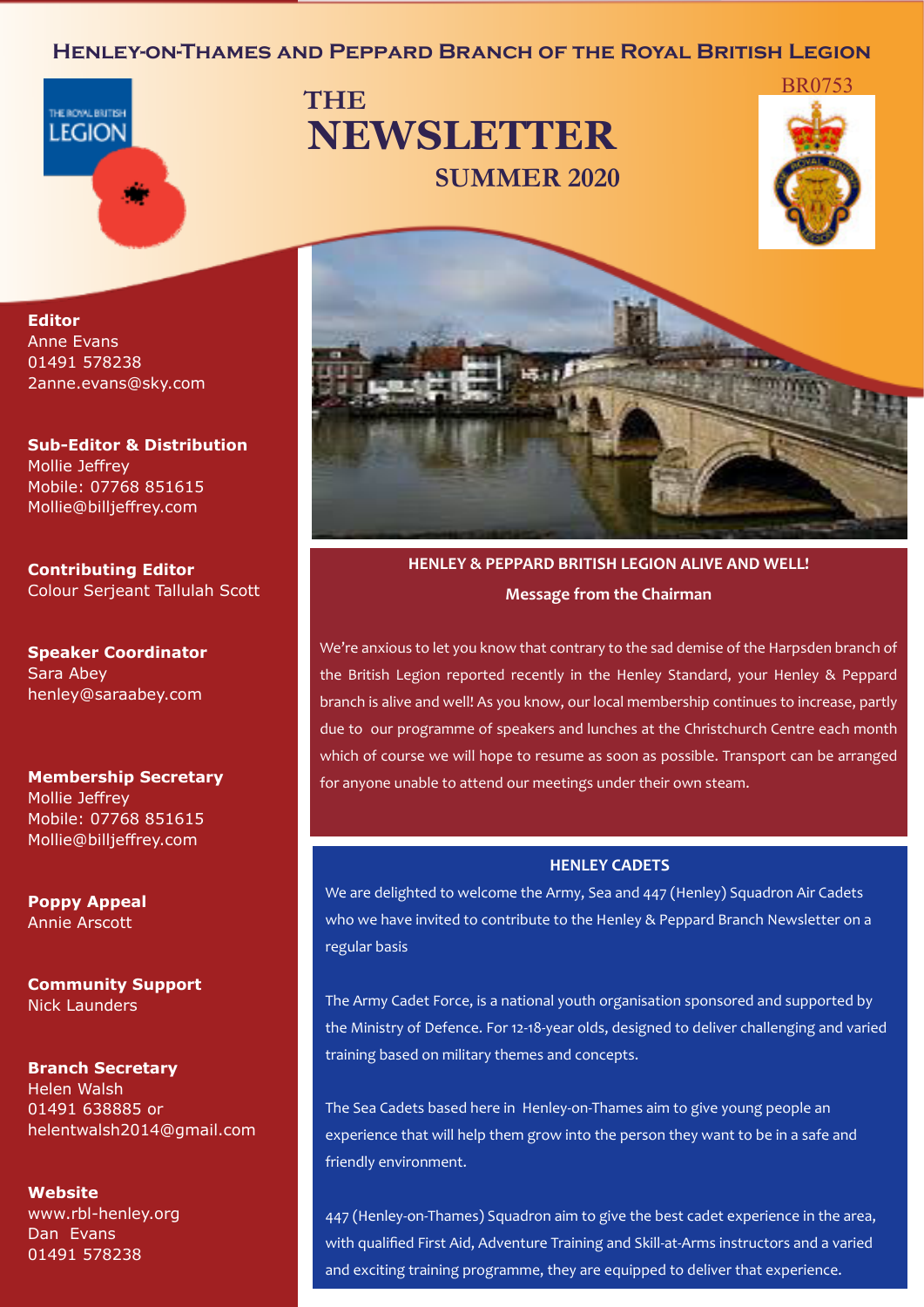### **Dates for your Diary**

#### **Meetings are held on 3rd Monday of the month unless otherwise advised. Venue** – The Christ Church Centre **Talk 11.30** (please be seated by 11.20) Lunch 12 for 12.30

**Please** book for lunch by the Thursday before by email to Helen Walsh on helentwalsh2014@gmail.com or 01491 638885

### **Meeting & Talks 2020**

## The scheduled of Meetings and Talks have been unavoidably cancelled owing to the ongoing Covid-19 situation and until the Government give us the all-clear.

**However** Sara Abey, our Speaker Coordinator has been working on setting up interesting talks for 2021 and would appreciate your involvement, so if you have any suggestions or ideas for a speaker, or even an appropriate lunchtime entertainment, please contact Sara Abey on: henley@saraabey.com

### **Committee activities**

### **JUST TO BEING YOU UP TO DATE :**

During this lockdown period your committee has been holding virtual meetings via Zoom, hesitantly at first, but ultimately sucessfully. Our focus at present is to consider how we, as a Branch are to commemorate JV Day, taking into account the Government restrictions put in place for our safety. We will keep you informed of our progress by email as soon as we can.

On a lighter note I'm sure you'll be interested to know that we are now fully conversant with the Lockdown lingo!

**\*Coronacoaster\*** The ups and downs of your mood during the pandemic. You're loving lockdown one minute but suddenly weepy with anxiety the next. It truly is "an emotional coronacoaster".

**\*Quarantinis\*** Experimental cocktails mixed from whatever random ingredients you have left in the house. The boozy equivalent of a store cupboard supper. Southern Comfort and Ribena quarantini with a glacé cherry garnish, anyone? These are sipped at "locktail hour", ie. wine o'clock during lockdown, which seems to be creeping earlier with each passing week.

**\*Le Creuset wrist\*** It's the new "avocado hand" - an aching arm after taking one's best saucepan outside to bang during the weekly 'Clap For Carers.' It might be heavy but you're keen to impress the neighbours with your highquality kitchenware.

**\*Coronials\***As opposed to millennials, this refers to the future generation of babies conceived or born during coronavirus quarantine. They might also become known as "Generation C" or, more spookily, "Children of the Quarn".

**\*Furlough Merlot\***Wine consumed in an attempt to relieve the frustration of not working. Also known as "boredeaux" or "cabernet tedium".



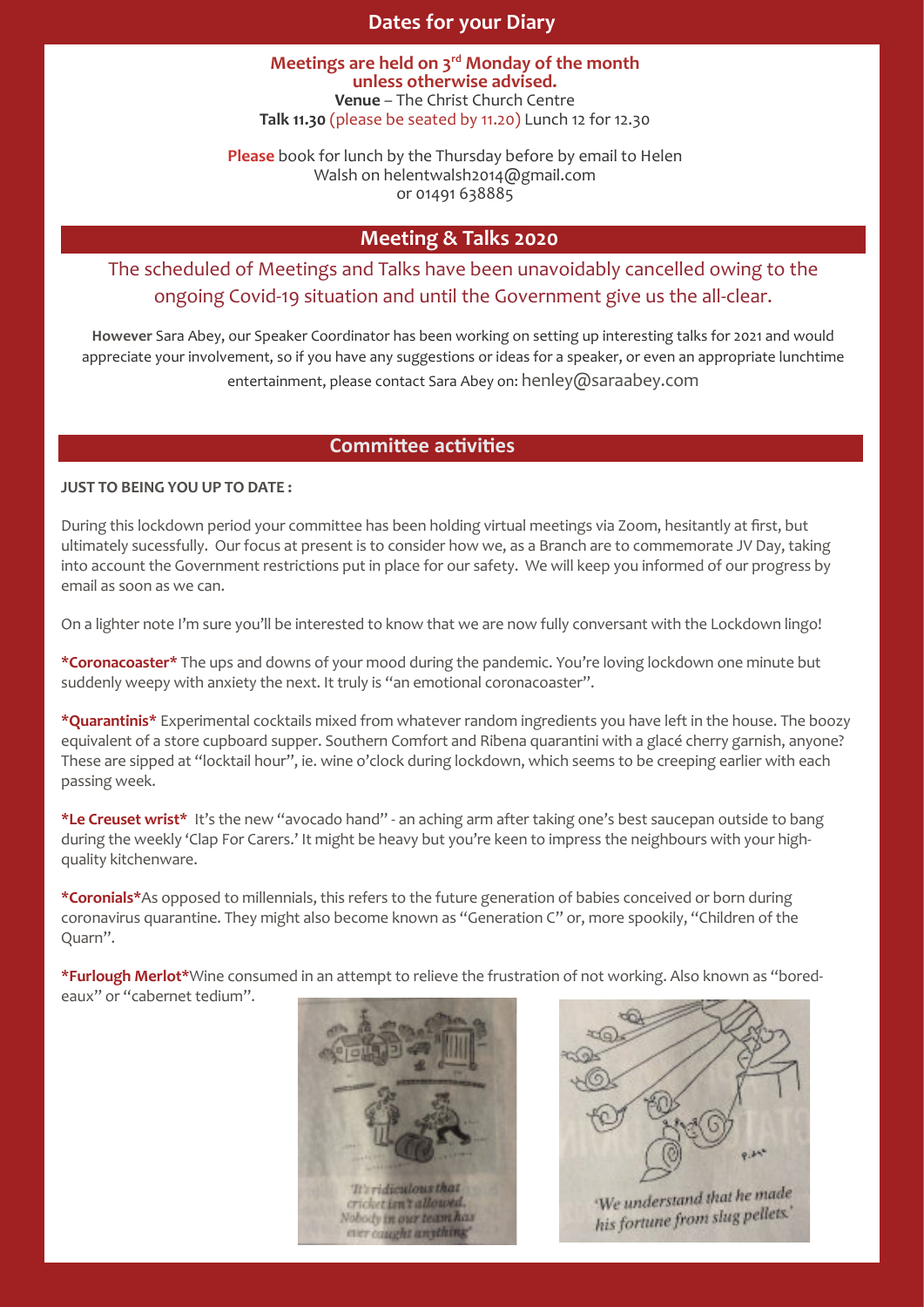

### Wet and cold perhaps, but undaunted!

Armed Forces Day may have looked a lot a bit more cheerful last year, but true to form, our Chairman John Green braved the weather and set up stall collecting a respectable £108 for the Poppy Appeal.



**Cadet Sergeant Tallulah Scott** of the Henley Army Cadets produced a video on Armed Forces Day and how they are celebrating the day. Please watch - **https://www.youtube.com/watch?v=jJGEMfe9ZRc**

### **Our elderly Statesmen fit and well despite the lockdown**

Reunion of Henley Town medalists. Dick Charlton celebrated his 100<sup>th</sup> Birthday on June 2. Dick served with the 4<sup>th</sup> Battalion Ox & Bucks at the battle of Cassel.

John Green was able to meet him briefly at Chiltern Chiltern Court Care Centre thanks to some relaxation of rules about visits.

"Despite his age, Dick seemed as sprightly as ever and his memory undimmed. He was happy to reminisce about his experiences at the fateful battle of **Cassel** where he was taken prisoner in 1940. A hero and local "treasure". An example to us all."



**See the Henley Army Cadet Serjeant Forehand's video below about the battle of Cassel - It is an amazing 'must-watch video'!**



### **The Battle of Cassel - Oxfordshire ACF - YouTube**

**Cadet Serjeant Forehand from Henley Detachment has produced a short video regarding 'The Battle of Cassel'.**

**https://www.youtube.com/watch?v=xoZVZQN40gc**



### **Brigadier (retd) M B Page MBE**

Another reunion! This photo records the occasion when it was possible to meet Malcolm face-to-face for the first time in many weeks in that he was allowed a 15-minute garden break at the Chiltern Court Care Centre.

Malcolm was in good form and we were able to take a glass of wine together at 1.5 metres distance. Malcolm's next objective is for me to be able to wheel his chariot to one of Henley's reopened hostelries soon!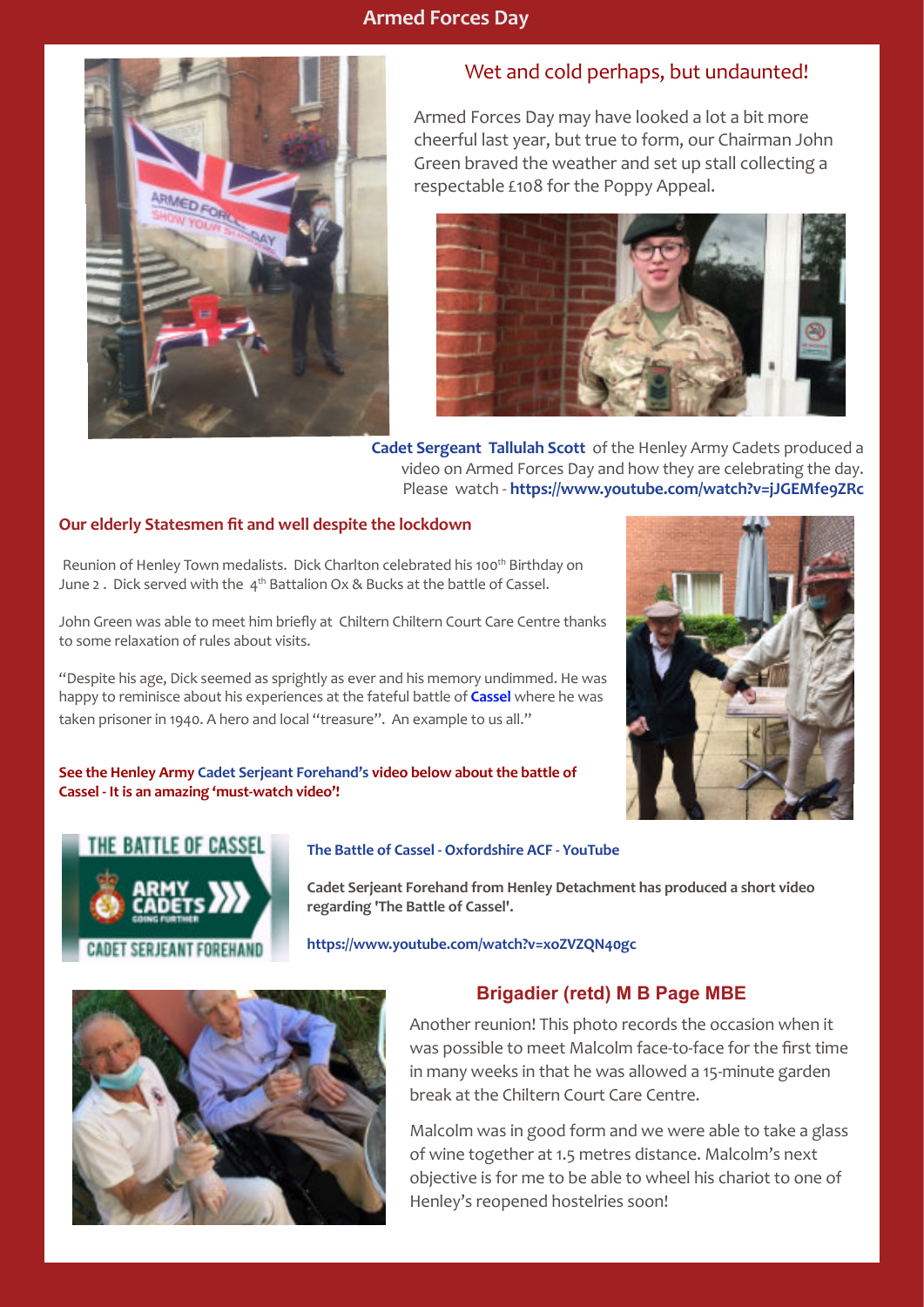#### **Henley Detachment, Army Cadets Henley Army, Sea and Air Cadets**

The Army Cadet Force is a national youth organisation sponsored and supported by the Ministry of Defence. For 12-18-year olds, designed to deliver challenging and varied training based on military themes and concepts. Henley Detachment at the Drill Hall in Friday Street & parade every Wednesday from 1900 to 2130hrs. We would love for new Cadets and Adult Volunteers to come visit us and experience something new, whether that is our virtual parade night or once we re-open for face to face training. For any Henley Detachment enquires please email **AUO Mel Haynes, 3360hayne@armymail.mod.uk**

The Army Cadets gives young people - from all walks of life - access to fun, friendship, action, and adventure. We challenge young people to learn more, do more and try more. We inspire them to aim high and go further in life, no matter what they aim to do. With 41,000 cadets and 9,500 adults in more than 1,600 locations around the UK, the Army Cadets makes a big impact on young people, parents, and communities. For more information visit armycadets.com



### **Written by Colour Serjeant Tallulah Scot**

Over the past few months, Oxfordshire Army Cadet Force (ACF) have been taking part in online training via zoom. The Cadets have been continuing their Army Proficiency Certificate (APC) syllabus and have been making sure the training does not stop, even though the global pandemic. Cadets have been attending virtual lessons every Wednesday night, and are still able to pass their subjects and carry on the progression of their cadet careers at the comfort of their own homes.

As well as Wednesday night training, the Cadets in Neville Company held the first ever virtual company training weekend in which they spent two days learning lessons mentored by the adult instructors. Although it cannot replace the whole camaraderie of the usual weekends, it certainly gave the cadets a chance to spend time with their friends whilst learning new skills in the process. Another national first was the virtual recruitment night where the adult instructors showed a little insight on being in the cadets.

The Cadets have had many fantastic guest speakers throughout quarantine including the Army Sergeant Major, Gavin Paton who gave the senior cadets fireside interview on his day to day role. With this new medium of communication becoming familiar to both the cadets and the adult instructors, carrying on these great opportunities will become easier and hopefully will not stop even when the cadets go back to being face-to-face.

Henley detachment's most senior male cadet, Sergeant James Forehand, stated, "The training is fantastic! I am so glad we can continue to have a bit of normality during this tough time. Thank you to all the adult instructors who have sacrificed their time to teach us". Some cadets have had the opportunity to undertake a Cadet Vocational Qualification Organisation (CVQO) qualification before quarantine. CVQO is a charity which enables cadets to gain recognised vocational qualifications through every-day cadet activities such as Leadership, Teamwork, Music and more. Eight Cadets from Henley have been awarded their BTEC Level 1 in Teamwork & Personal Skills. To keep the flame alive, their badges were sent out in the post for them to sew on.

The Cadets are due to have another online weekend on 14 July. These have been challenging times but has proved to us all that the Cadets in Oxfordshire never give up and can overcome any obstacles thrown their way

### **Serjeant Tallulah Scott, Henley Detachment, Army Cadet Force**

**Colour Serjeant Tallulah Scott** has been in the Cadets for just over four years. She has been on an array of extracurricular courses and has achieved the highest star level in her cadet career. She works at a company level, organising the more junior cadets, on a detachment night she focuses on teaching the APC syllabus.

"I love every aspect of cadets, from the family mentality to all of the amazing things we do. Never a dull moment" Tallulah said. So, what does she want to do moving forward? Tallulah said, "I really want to start honing my skills and try and get on even more advanced courses to broaden my skill set."



**CSjt Tallulah Scott inspecting her cadets on parade.**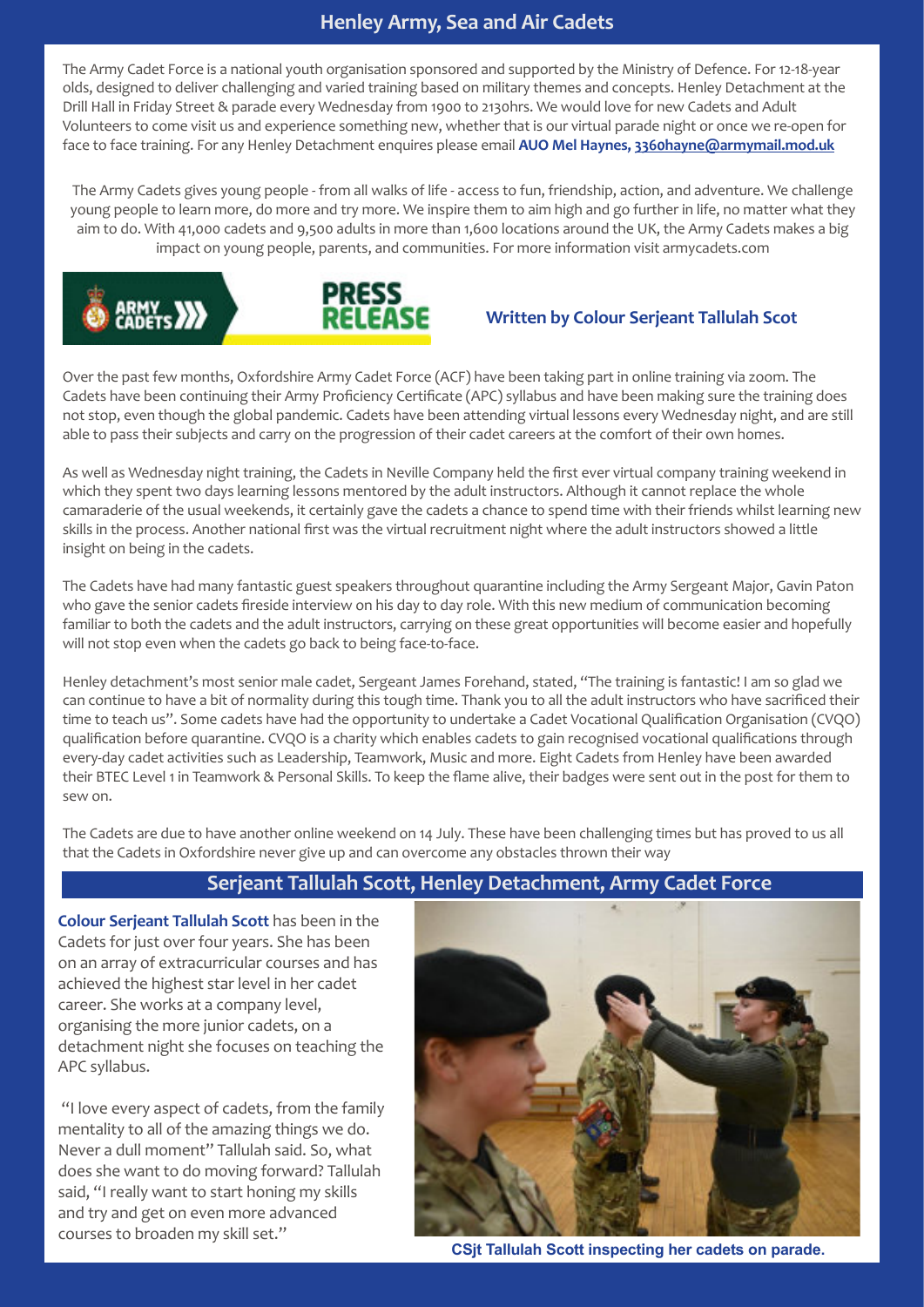

"I have really enjoyed engaging online with the air cadets during lockdown, I have been to virtual STEM talks which have been really interesting and first aid training that has helped consolidate and develop my first aid skills. Connecting through our squadron's Facebook group and google classroom has allowed us to stay informed and continue to achieve." **Cadet Flight Sargeant Hammond**

Henley on Thames Air Cadets is a uniformed youth organisation for ages 12-18. We are part of the Royal Air Force. With an emphasis on team spirit and a zest for adventure, 447 (Henley-on-Thames) Squadron aim to give the best cadet experience in the area. With qualified First Aid, Adventure Training and Skill-at-Arms instructors and a varied and exciting training programme, we are equipped to deliver that experience.

We have an in-house Flight Simulator and a vast range of equipment with committed instructors to deliver our training and activities programme. To be a part of this exciting experience, drop in on any parade night.

Although at present there is nothing happening with Henley Air Cadets at our Friday Street HQ, we are still very much in touch via Facebook and the new Cadet Portal, where cadets are able to continue with virtual studies and parades. There is no firm date for a return to face-to-face activities - the latest info is that we are following the schools lead and are aiming for a possible return end September/October. So far as I am aware, Cadet Forces are in discussion as to the process of return with safety factors the prime consideration - state of buildings, utility services and supply. However, at the moment it is very much a 'wait and see' scenario.

# **Flt Lt Tim Keating RAFAC, Officer Commanding 447 (Henley-on-Thames) Squadron Sea Cadets Henley**



### **Address:**

Sea Cadets Henley-On-Thames,Wargrave Road, Henley-On-Thames,, Oxon, RG9 2LX

Telephone: 01491 571159 - Email:info@henleyseacadets.co.uk

At Henley-On-Thames we aim to give young people an experience that will help them grow into the person they want to be in a safe and friendly environment. Through various activities and adventures, we learn teamwork, respect, loyalty, selfconfidence, commitment, self-discipline, honesty and how to be the best version of ourselves. You learn life skills

#### "It makes me feel I can do things others can't. I do not want to stay in my house every day. I want to see how the world is." **Shaun, 13**

We offer a range of different activities from sailing, windsurfing and powerboating - to rock climbing, camping, and music plus, so much more! At Henley-On-Thames you are also able to gain different qualifications that you can take with you once you leave Sea Cadets!

#### I was 12, very quiet and shy. Cadets makes you find the confidence. You feel part of something special. **Serafina, 15**

Naysha is very sensitive, but here you have to pick yourself up. She is become calmer and better at making friends. She has a sense of self now; it is not any more about what others want to do. It is about confidence. About acknowledging you can fail, but you can still make the future right. **Michelle,** mum of Naysha.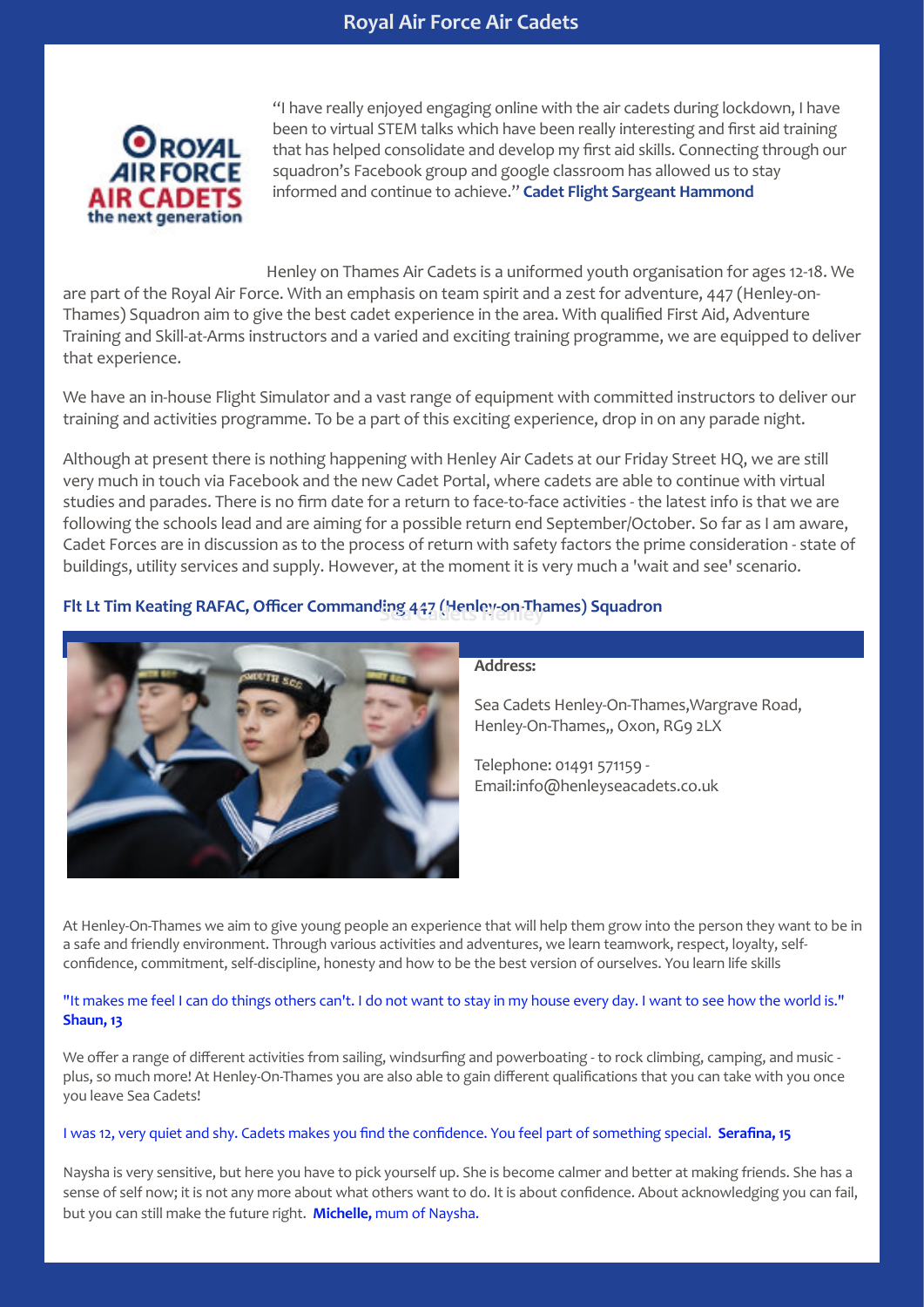### **VE Day Competition**

Although we celebrated VE Day we had not forgotten those still in conflict until 14th August 1945 when it was announced that Japan had surrendered unconditionally to the Allies, effectively ending World War II.

VE Day - RBL Henley & Peppard Branch held a competition calling for families to decorate their windows and turn Henley Red, White and Blue in a show of remembrance, unity, and respect to commemorate and celebrate the end of WW2. It was heart-warming to receive many pictures of the window displays done by families and their children, and from the Henley Army Cadets. The winners were:



VJ Day 75 Event update from RBL

On Friday 8 May this year, the nation commemorated the 75th Anniversary of VE Day under challenging lockdown conditions and I am writing in the first instance to thank all of those that reacted so positively and at in such short notice to ensure that the service and sacrifice of the Second World War generation did not go unmarked within our communities. I also wanted to update you on preparations for the upcoming 75th Anniversary of VJ Day, as well as provide some sense of where we are in terms of planning for this year's Remembrance Sunday ceremony.

**On the 15th August 2020, the nation will commemorate VJ 75** and the recent easing of HMG social distancing restrictions means that we are now able to develop plans for a formal event centred around the Act of Remembrance at 11am. This year's commemoration will be broadcast on BBC One from the National Memorial Arboretum in Staffordshire and will incorporate wreath-laying activity at several of the relevant memorials and artefacts linked to the WW2 campaign in South-East Asia.

In consequence, this will allow for a wider attendance than would normally be the case under extant social distancing restrictions although regrettably, it is highly unlikely that we will be able to allow for mass attendance by members of the public.



Allied forces during the VJ Day parade in Nairobi, Kenya, on 15 August 1945. Over 5,000 servicemen and women took part in the parade, including troops of East Africa Command, nursing officers, and men of women of the RAF and Women's Auxiliary Air Force.

Ground crews of No. 356 Squadron RAF in the Cocos Islands celebrate - 14 August



The evening of 15 August on BBC One, there will be a second 90 minute broadcast based on a MoD-led commemorative programme from London. Whilst the war against Japan was truly Tri-Service, it is worthy of note that the Fourteenth Army in particular, was notable for being the most diverse fighting force raised in modern times with less than 20% of those involved in fighting originating in the British Isles.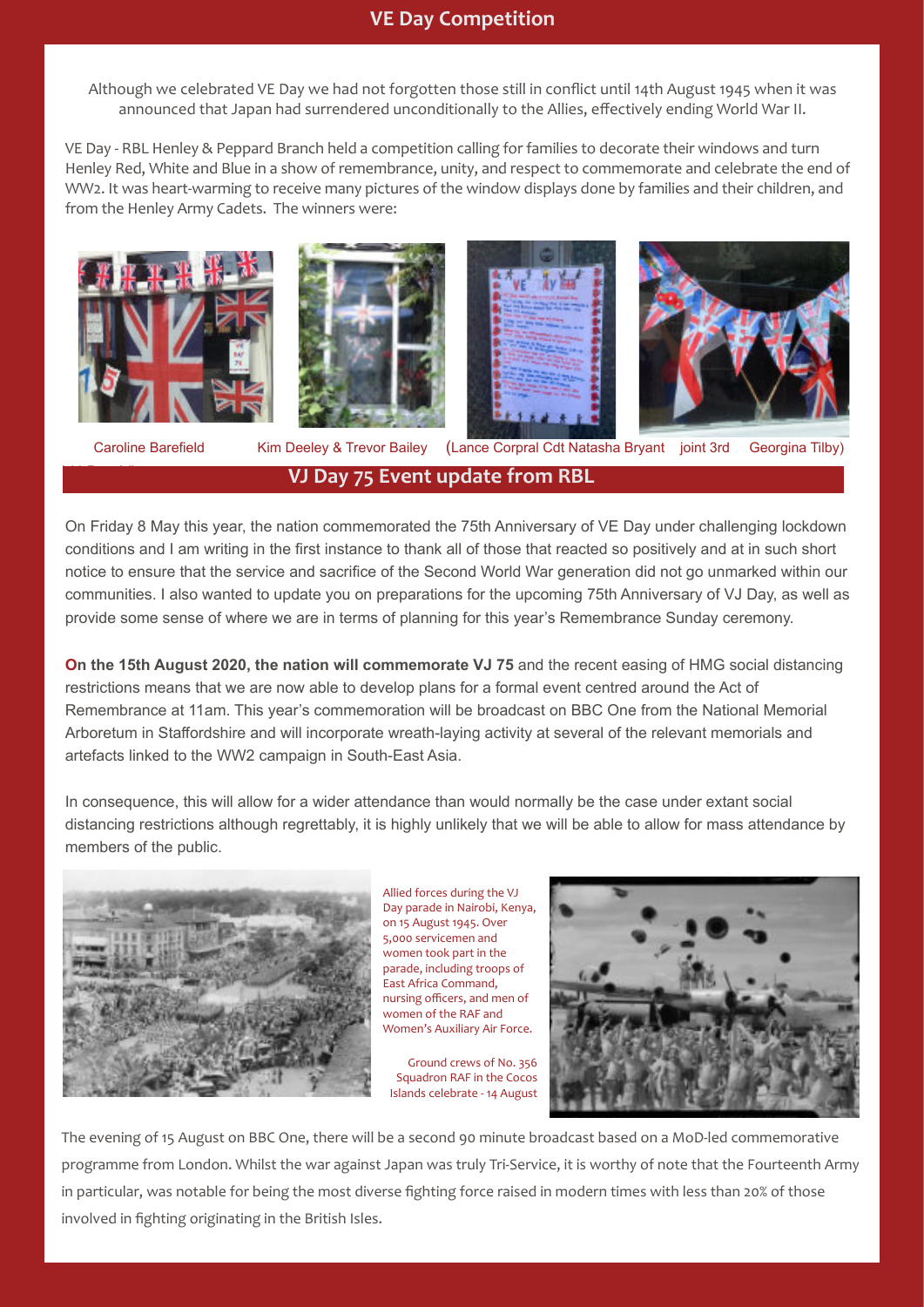The coordinated effort of servicemen and women from over 40 countries very much reflected the diversity of the UK's modern-day communities and organisations such as the Armed Forces and the Emergency Services and this theme will be integral to this year's event programme. The Royal British Legion is therefore asking all organisations and associations, both military and civilian, that share our commitment to remembering the service, suffering and sacrifice of all those involved in that most challenging of environments to either lead or participate in local activity centred on the Two Minute Silence at 11am on Saturday 15th August. The Legion strongly urges all those planning events to adhere to extant HMG and Local Authority guidelines on social distancing and to shape their commemorations in whichever way is most meaningful to their local community.

At this time of year, it would also be usual for the Legion to initiate proceedings in support of The Cenotaph Dispersal, the military veterans' component of the traditional Remembrance Sunday ceremony on Whitehall. This year is the centenary of the unveiling of the iconic Whitehall war memorial, designed and built by Edwin Lutyens, and the Legion is working closely with all of the relevant HMG agencies to ensure that this year's event can go

Mindful that mass events are not permitted under current restrictions, a range of representative optionsder consideration by HMG; the Legion will provide the relevant details as soon as we are able. Similar restrictions will also apply to community based remembrance activity and direction for these will be promulgated by the appropriate civil authorities.



#### **The Burma Railway, the construction of which led to the deaths of over 12,000 Allied POWs, 6,904 of whom were British**

also called Burma-Siam Railway, railway built during World War II connecting Bangkok and Moulmein (now Mawlamyine), Burma (Myanmar). The rail line was built along the Khwae Noi (Kwai) River valley to support the Japanese armed forces during the Burma Campaign. More than 12,000 Allied prisoners of war (POWs) and tens of thousands of forced labourers perished during its construction.

#### **VJ Day And the War in The Pacific**

Victory over Japan Day had been a long time coming – learn about the gruelling campaign that led to it …

### **Just copy and paste the address below into your browser (google perhaps)**

### https://www.forces.net/heritage/remembrance/9-things-you-need-know-about-vj-dayVJ Day And The War In The Pacific

"A Fleet Aircraft Maintenance Group (FAMG) was created which comprised the maintenance carriers Unicorn and Pioneer together with a number of specialist maintenance ships capable of repairing airframes, engines, instruments and equipment such as hydraulic and electrical assemblies. Additionally a number of escort carriers were used to ferry naval aircraft as freight from the UK to Australia and to carry fully operational replenishment aircraft from Australia to the fleet carriers in the operational areas. The FAMG proved capable of carrying out nearly all the aircraft repair work needed by the BPF up to August 1945."

This is why the importance of the war isn't confined to remembrance – operational lessons learnt during the conflict have proved highly as influential in subsequent years:

"The more I studied it, the more I came to realise that the post-war Royal Navy in which I served for thirty-three years owed much of its concept of operations to the outstanding achievements of the BPF in the year from November 1944 to November 1945. The ability to improvise and make replenishment at sea both possible and practical and to absorb new ideas, working within international coalitions when necessary, were also key elements in the modernised post-war Royal Navy that fought so effectively off *Korea*, in the *South Atlantic* and in the *Gulf*. Not least, the implementation of the true potential of the carrier-borne aircraft to project power, rather than act merely as an auxiliary arm shackled by political limitations, provided the catalyst that allowed the Royal Navy to become one of the world's leading proponents of air power in the immediate post-war period."